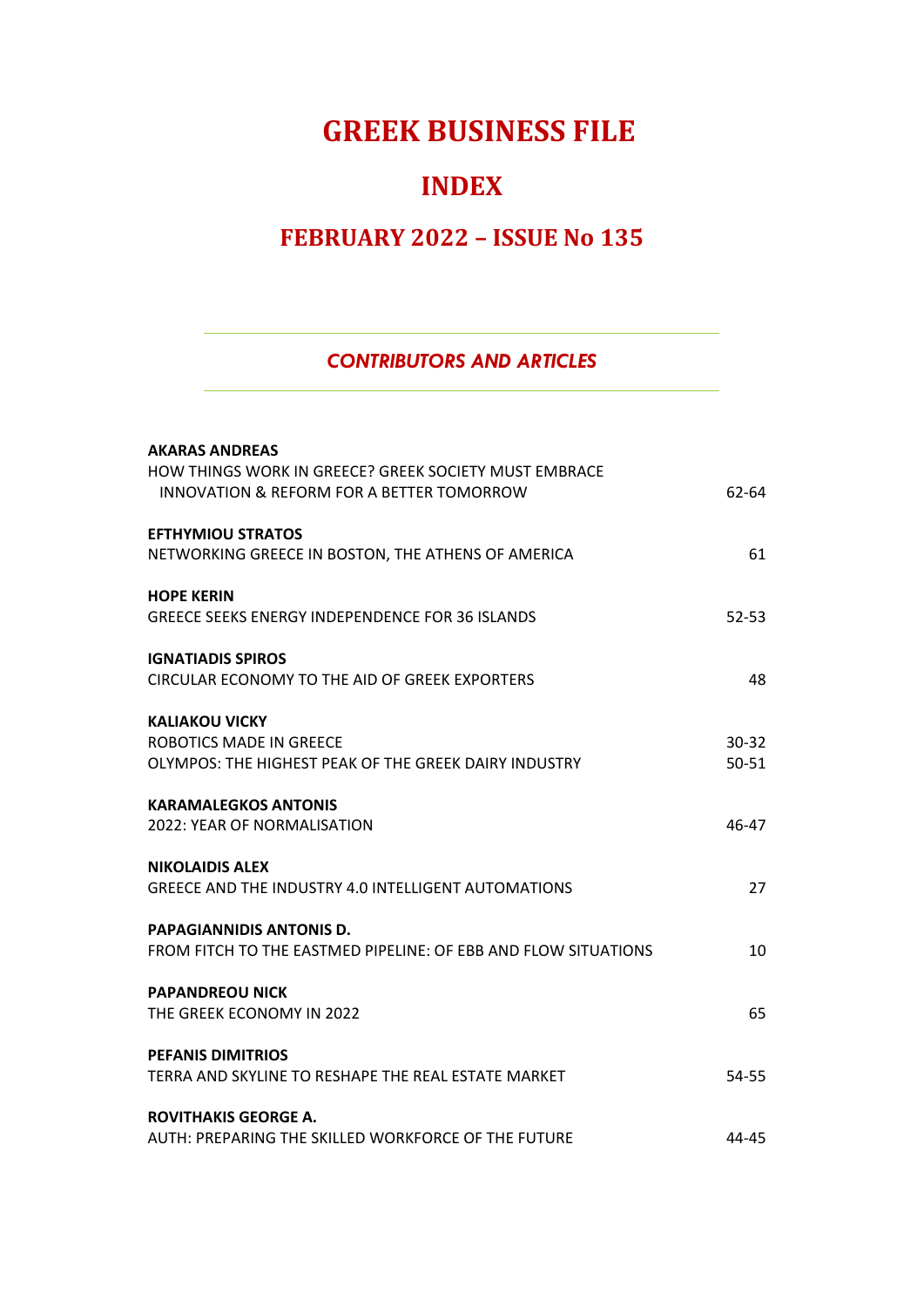#### **TOUCHTIDOU SYMELA**

| ROBOTS CREATE JOBS                                             | 18-22     |
|----------------------------------------------------------------|-----------|
| IRR TO GREEK ENTERPRENEURS: DARE TO TAKE THE FIRST MOVE        | 24-26     |
| A PIONEER: THE BITTERSWEET HISTORY OF ZENON                    | 28-29     |
| BOTA SYSTEMS: MACHINES WITH THE MECHANOSENSATION OF HUMANS     | 34-35     |
| MAKING GREENHOUSES IDEAL: THE KYTION PROJECT                   | 39        |
| DHALION MAPS WIND TURBINES IN THE NORTH SEA & AROUND THE WORLD | $40 - 41$ |
| TERRA ROBOTICS: AGRICULTURE INTELLIGENCE                       | 42-43     |
| <b>VAILAKIS GEORGE</b>                                         |           |
| AMERICANS OF GREEK DESCENT                                     | 58-61     |

#### **VOVOLINI ALEXANDRA C.**

OFF TO A BUMPTY START THE START TO A BUMPTY START THE START THAT A START THE START THAT A START THAT A START THAT A START THAT A START THAT A START THAT A START THAT A START THAT A START THAT A START THAT A START THAT A ST

### *OTHER ARTICLES*

| KAROLOS PAPOULIAS (1929-2021)                            | 16.   |
|----------------------------------------------------------|-------|
| VIEPA: INNOVATING PACKAGING AND ROBOTIC SYSTEMS          | 33.   |
| INDUSTRIAL INNOVATION & TRANSFORMATION IN POSTWAR        |       |
| GREECE, 1950-1973. WIDESPREAD MYTHS AND INVISIBLE TRUTHS | 56-57 |
|                                                          |       |

#### *INTERVIEWS*

| <b>BIELLER SUSANNE DR. GENERAL SECRETARY OF THE INTERNATIONAL</b>         |           |
|---------------------------------------------------------------------------|-----------|
| FEDERATION OF ROBOTICS                                                    | 24-26     |
| <b>IKONOMOPOULOS SAKOS. FOUNDER OF ZENON</b>                              | 28-29     |
| <b>LIKA KLAJD.</b> CO-FOUNDER OF BOTA SYSTEMS                             | 34-35     |
| <b>PRAPOPOULOS MARIOS, KYTION BUSINESS DEVELOPER</b>                      | 39        |
| <b>KARACHALIOS KOSTAS, CHIEF EXECUTIVE OFFICER OF PERCEPTUAL ROBOTICS</b> | $40 - 41$ |

#### *COLUMNS*

| <b>BOOK REVIEW</b>                    | 17.56-57 |
|---------------------------------------|----------|
| <b>COMMENT</b>                        | 10, 65   |
| <b>COVER STORY - ROBOTS IN GREECE</b> | 18-45    |
| <b>DIASPORA</b>                       | 58-64    |
| ENERGY                                | 52-53    |
|                                       |          |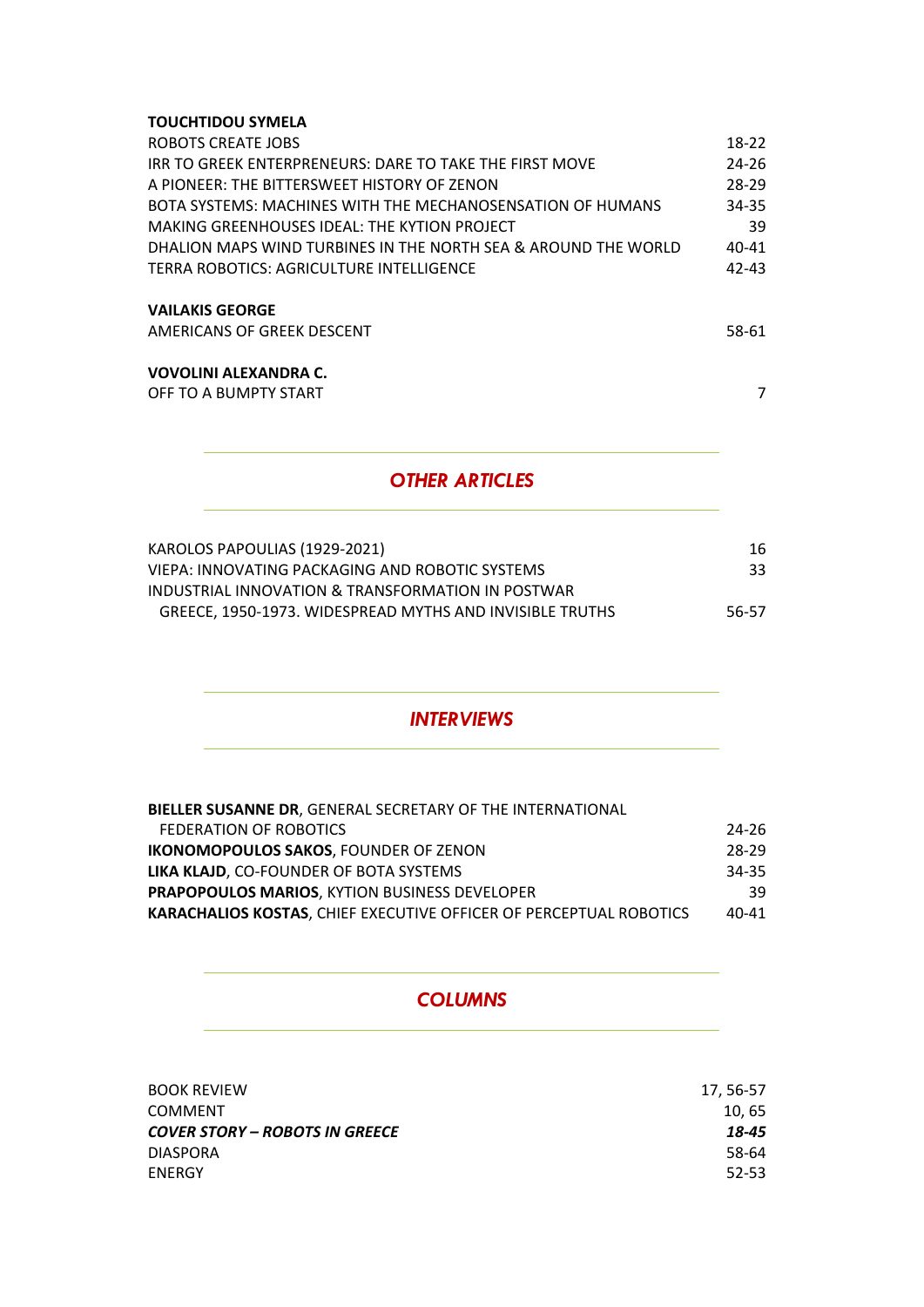| <b>GREECE PRODUCES</b>  | 50-51  |
|-------------------------|--------|
| <b>GREEK EXPORTS</b>    | 48     |
| IN MEMORIAM             | 16     |
| <b>IN PICTURES</b>      | $8-9$  |
| <b>NEWS IN BRIEF</b>    | 11, 14 |
| <b>PUBLISHER'S NOTE</b> |        |
| <b>REAL ESTATE</b>      | 54-55  |
| <b>SHIPPING</b>         | 46-47  |
|                         |        |

### *SUBJECTS / SECTORS*

| 20 YEARS EURO/EUROZONE                      | $\overline{7}$   |
|---------------------------------------------|------------------|
| A                                           |                  |
| AGRICULTURAL INDUSTRY                       | 36-38, 39, 42-43 |
| ARAB-HELLENIC ECONOMIC FORUM                | 11               |
| ARGO AWARDS                                 | 11               |
| ARTIFICIAL INTELLIGENCE                     | 18-22, 27        |
| ASSET MANAGEMENT FOR OCCUPATIONAL PENSION   |                  |
| <b>FUNDS: TRENDS AND CHALLENGES</b>         | 11               |
| <b>AUTOMATION &amp; ROBOTICS LABORATORY</b> | 44-45            |
| В                                           |                  |
| <b>BOOKS</b>                                | 17, 56-57        |
| C                                           |                  |
| <b>CULTURAL CENTER</b>                      | 14               |
| <b>CYPRIOT EEZ</b>                          | 10               |
| D                                           |                  |
| <b>DAIRY INDUSTRY</b>                       | $50 - 51$        |
| <b>DAIRY PRODUCTS</b>                       | $50 - 51$        |
| DECARBONIZATION                             | $52 - 53$        |
| <b>DIASPORA</b>                             | 58-61, 61, 62-64 |
| E                                           |                  |
| <b>EASTMED PIPELINE</b>                     | 10               |
| <b>EMPLOYMENT</b>                           | 18-22            |
| <b>ENERGY</b>                               | $52 - 53$        |
| <b>EURO</b>                                 | 7                |
| <b>EUROGROUP</b>                            | 10               |
| <b>EUROZONE</b>                             | 7                |
| <b>EXPERIENCE PARK OF ELLINIKO</b>          | 8-9<br>48        |
| <b>EXPORTS</b>                              |                  |
| G                                           |                  |
| <b>GREEK ECONOMY</b>                        | 7,65             |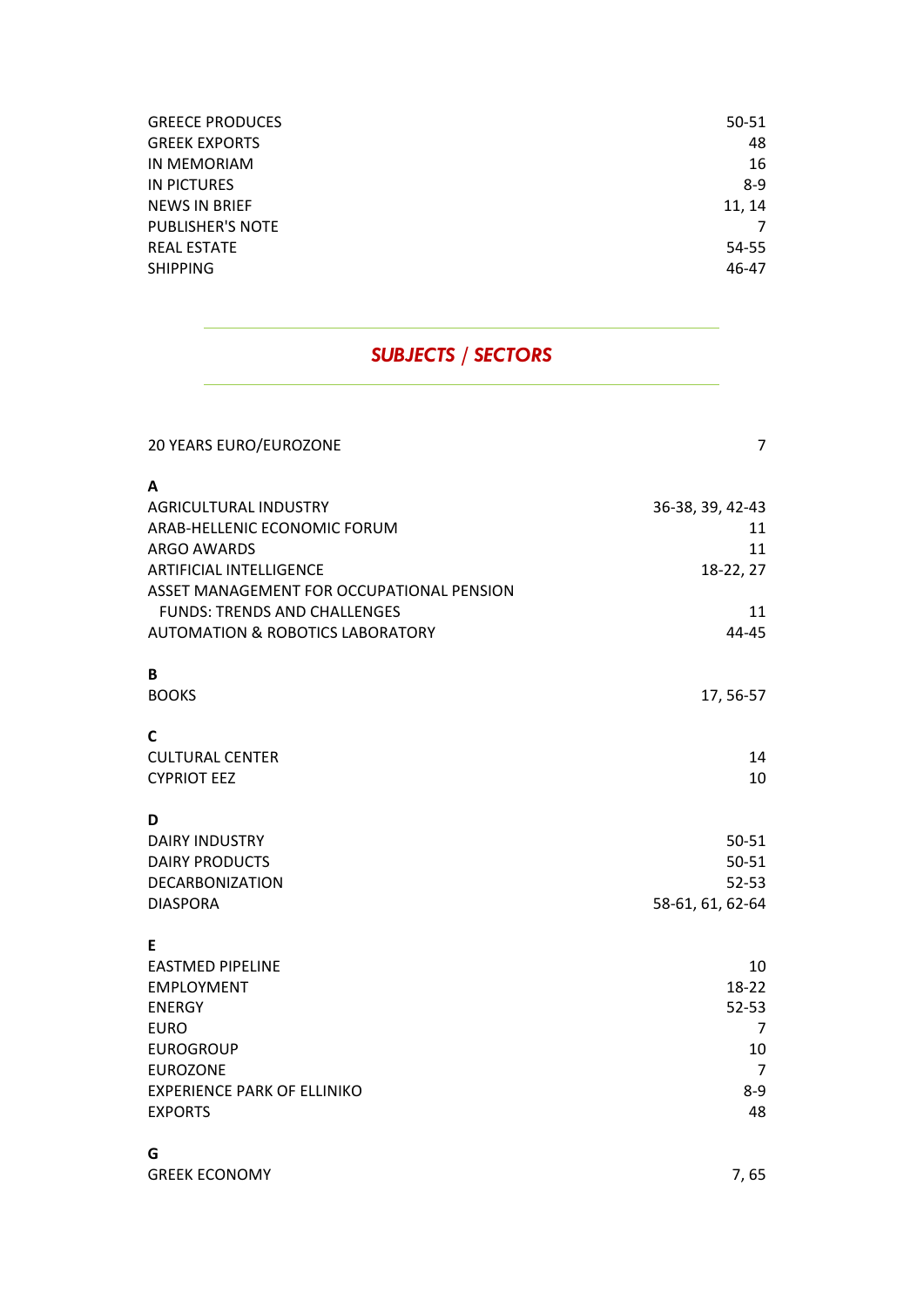| <b>GREEN ENERGY</b><br><b>GREENHOUSES</b><br><b>GREXIT</b> | $52 - 53$<br>39<br>$\overline{7}$ |
|------------------------------------------------------------|-----------------------------------|
| H<br>HALL FOR THE GLOBAL PONTIC GREEKS IN SOURMENA         | $8 - 9$                           |
| I.                                                         |                                   |
| <b>INDUSTRY</b>                                            | 56-57                             |
| <b>INDUSTRY 4.0</b>                                        | 27, 30-32                         |
| <b>INNOVATION</b>                                          | 56-57, 62-64                      |
| N                                                          |                                   |
| NORMALISATION                                              | 46-47                             |
| P                                                          |                                   |
| PARTHENON MARBLES                                          | $8 - 9$                           |
| PUBLIC TOBACCO FACTORY                                     | 14                                |
| $\mathbf R$                                                |                                   |
| <b>REAL ESTATE</b>                                         | 54-55                             |
| RECYCLE (CIRCULAR) ECONOMY                                 | 48                                |
| <b>RENEWABLE ENERGY SOURCES</b>                            | $52 - 53$                         |
| <b>ROBOTICS</b>                                            | 18-45                             |
| <b>ROBOTS</b>                                              | 18-45                             |
| S                                                          |                                   |
| <b>SHIPPING</b>                                            | 46-47                             |
| <b>SKYLINE PROJECT</b>                                     | 54-55                             |
| т                                                          |                                   |
| <b>TECHNOLOGY</b>                                          | 18-22                             |
| <b>TERRA PROJECT</b>                                       | 54-55                             |
| <b>TOBACCO INDUSTRY</b>                                    | 14                                |

### *COMPANIES, ORGANISATIONS ETC.*

| A                                    |       |
|--------------------------------------|-------|
| AGRICULTURAL UNIVERSITY OF ATHENS    | 36-38 |
| ALPHA BANK                           | 54-55 |
| ARISTOTLE UNIVERSITY OF THESSALONIKI | 44-45 |
| B<br><b>BOTA SYSTEMS</b>             | 34-35 |
| C<br>CALPAK A.E.                     | 30-32 |